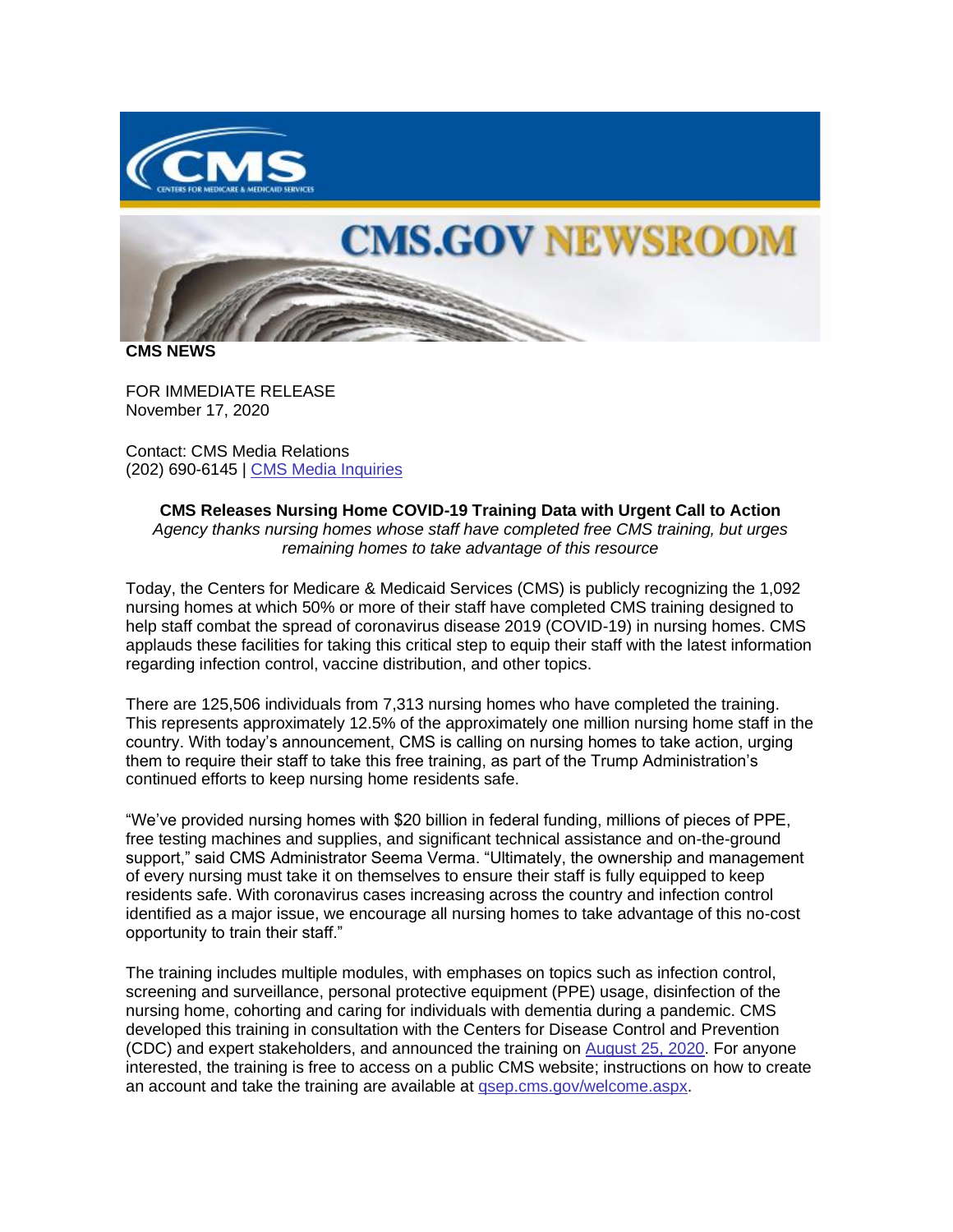## **Training Specifics**

The CMS Targeted COVID-19 Training for Frontline Nursing Home Staff & Management is available now, with five specific modules designed for frontline clinical staff and 10 designed for nursing home management. The training is available on the CMS Quality, Safety & Education Portal at [https://QSEP.cms.gov.](https://lnks.gd/l/eyJhbGciOiJIUzI1NiJ9.eyJidWxsZXRpbl9saW5rX2lkIjoxMDMsInVyaSI6ImJwMjpjbGljayIsImJ1bGxldGluX2lkIjoiMjAyMDExMTcuMzA2NDY1OTEiLCJ1cmwiOiJodHRwczovL1FTRVAuY21zLmdvdiJ9.UekcdVucFPGmJSR56IAnJ2Uxh80GWMvlLWAKhYycTz4/s/1086872215/br/89948033250-l) Instructions on how to access the trainings are available at this website.

The training modules for frontline staff address basic infection control and prevention - some of the most common concerns found by surveyors and Federal Task Force Strike Teams (teams of federal staff deployed to facilities with high numbers of cases). The modules are focused on the most urgent needs of frontline nursing home staff and include:

Module 1: Hand Hygiene and PPE

- Module 2: Screening and Surveillance
- Module 3: Cleaning the Nursing Home
- Module 4: Cohorting
- Module 5: Caring for Residents with Dementia in a Pandemic

The training modules for management are comprehensive, focusing on infection control and cleanliness but also larger institution-wide issues like implementation of telehealth, emergency preparedness, and vaccine delivery. They include:

Module 1: Hand Hygiene and PPE

Module 2: Screening and Surveillance

Module 3: Cleaning the Nursing Home

Module 4: Cohorting

Module 5: Caring for Residents with Dementia in a Pandemic

Module 6: Infection Prevention and Control

Module 7: Emergency Preparedness and Surge Capacity

Module 8: Addressing Emotional Health of Residents and Staff

Module 9: Telehealth for Nursing Homes

Module 10: Getting Your Vaccine Delivery System Ready

If a nursing home's staff is unsure which training module best meets their needs, CMS is offering an online self-assessment tool at [www.qioprogram.org](https://lnks.gd/l/eyJhbGciOiJIUzI1NiJ9.eyJidWxsZXRpbl9saW5rX2lkIjoxMDQsInVyaSI6ImJwMjpjbGljayIsImJ1bGxldGluX2lkIjoiMjAyMDExMTcuMzA2NDY1OTEiLCJ1cmwiOiJodHRwOi8vd3d3LnFpb3Byb2dyYW0ub3JnIn0.hrVSoG1QFXmAGKZjaqZ-5Aq9Fz5FhqtJ7ZUgDeKValY/s/1086872215/br/89948033250-l) to help them identify their needs